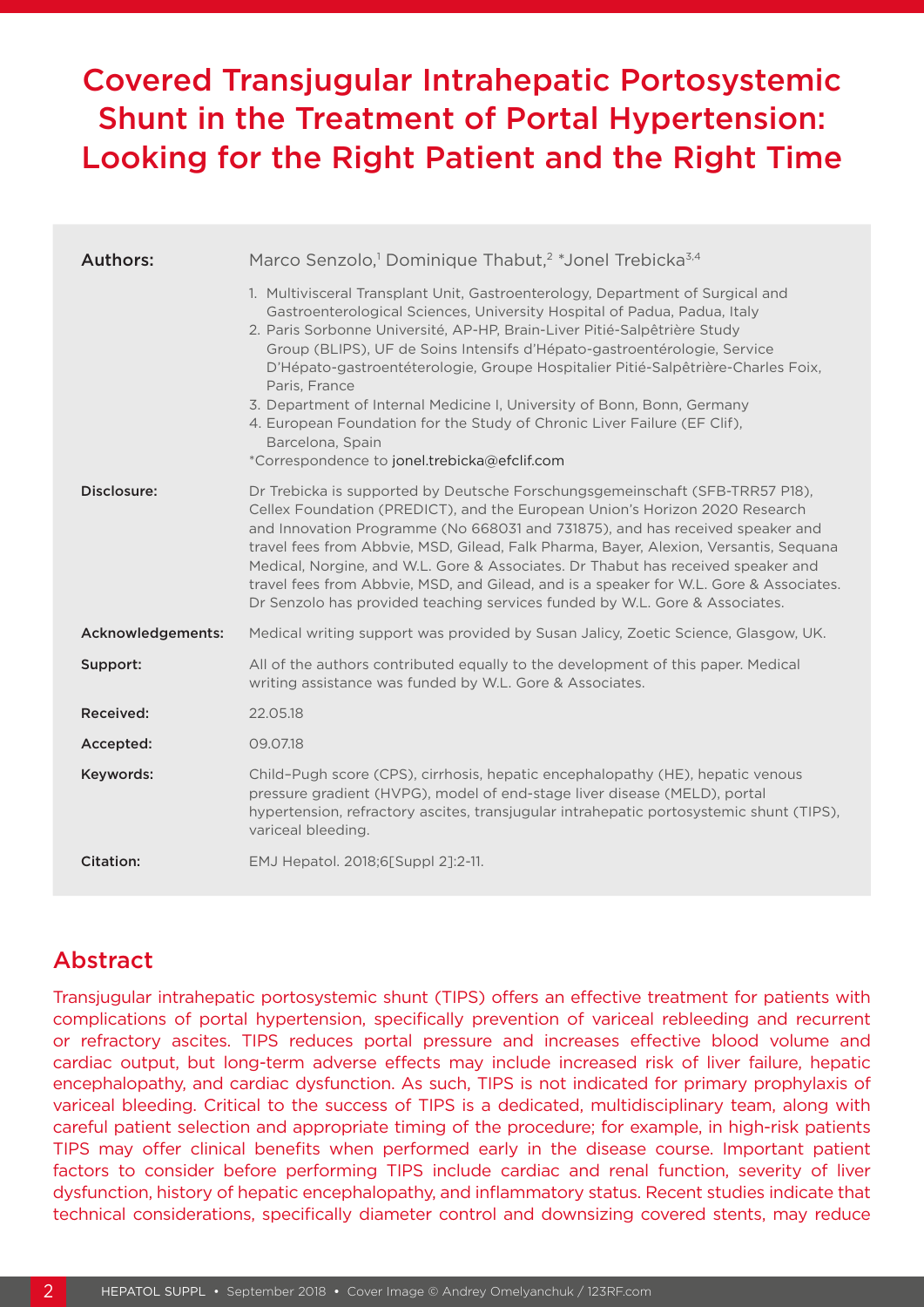adverse events and increase clinical benefits of TIPS. This review focusses on the optimisation of the use of a covered TIPS endoprosthesis in patients with portal hypertension-related complications, with consideration of evolving practices, patient selection, and multidisciplinary co-operation. Further research and patient stratification are necessary to enhance understanding of the optimal use of covered TIPS and to ensure that the right patients receive TIPS at the right time.

#### INTRODUCTION

Portal hypertension is the main complication of cirrhosis and occurs due to increased pressure within the portal vein $(s)$ .<sup>1</sup> Clinically significant portal hypertension is defined as a hepatic venous pressure gradient (HVPG) >10 mmHg.2 Elevated portal pressure increases cardiac output and reduces systemic vascular resistance, increasing blood flow and leading to serious complications.1 These sequelae, variceal bleeding and refractory ascites, are associated with poor patient prognosis.

Treatment of portal hypertension focusses on preventing or managing complications and, at first-line, is dependent largely on pharmacological approaches, which include non-selective beta-blockers (NSBB). NSBB reduce cardiac output and induce splanchnic vasoconstriction, efficiently treating portal hypertension. However, there is a significant degree of treatment failure when NSBB are indicated for either primary or secondary prophylaxis of variceal bleeding.<sup>3,4</sup> In addition to NSBB, endoscopic band ligation is also appropriate for secondary prophylaxis;<sup>2</sup> however, this therapy alone is associated with high rates of rebleeding compared with its use in combination with NSBB.5

The predominant treatments for ascites are diuretics or large-volume paracentesis (LVP) and albumin infusion. Diuretics are the first-line treatment and act to improve sodium balance and circulation:<sup>6</sup> however, refractory ascites, defined as ascites that cannot be mobilised or with early recurrence that cannot be controlled with medical treatment, $7$  develop in  $>10\%$ of patients after initial ascites presentation.<sup>8</sup> There are two causes of refractory ascites: diuretic-intractable or diuretic-resistant.8 LVP is mandatory if first-line therapy fails or for tense ascites;<sup>6</sup> however, it is associated with recurrence rates as high as 89%.<sup>9</sup> Consequently, LVP is frequently repeated, which places a high burden on patients and the healthcare system.<sup>6</sup>

For patients with variceal bleeding or ascites who do not respond to first-line treatment, transjugular intrahepatic portosystemic shunt (TIPS) is a well-established procedure. This review discusses optimisation of patient care and safety of covered TIPS in patients with portal hypertension, focussing on recent technical developments and considerations for patient selection.

# TRANSJUGULAR INTRAHEPATIC PORTOSYSTEMIC SHUNT FOR THE MANAGEMENT OF COMPLICATIONS RELATED TO PORTAL HYPERTENSION

TIPS is a percutaneously created connection between the portal and hepatic veins, which diverts blood flow to reduce pressure between the portal and systemic circulations.<sup>10</sup> Pioneered in 1969,<sup>11</sup> the TIPS procedure has gained acceptance worldwide and is indicated for the treatment of portal hypertension complications. TIPS increases effective blood volume, an effect that is desirable, particularly in patients with refractory ascites and impaired renal function.<sup>12</sup> Clinical contraindications for the placement of TIPS include severe liver and renal failure, heart failure, severe portopulmonary hypertension, recurrent or persistent overt hepatic encephalopathy (HE), and uncontrolled sepsis.<sup>13</sup>

Various scoring systems are used to stratify patients based on risk and predict post-TIPS survival. The model for end-stage liver disease (MELD) and Child–Pugh scores (CPS) were developed to predict mortality after shunting and incorporate parameters including creatinine, bilirubin, and albumin.<sup>14,15</sup> The Baveno VI consensus considers CPS Class B patients with active bleeding at presentation or CPS Class C (<14) patients as high-risk and indicated for TIPS;<sup>2</sup> however, the recent European Association for the Study of the Liver (EASL) guidelines indicate that high-risk patient criteria require further study.<sup>16</sup> Furthermore, a recent study has shown that CPS Class B patients who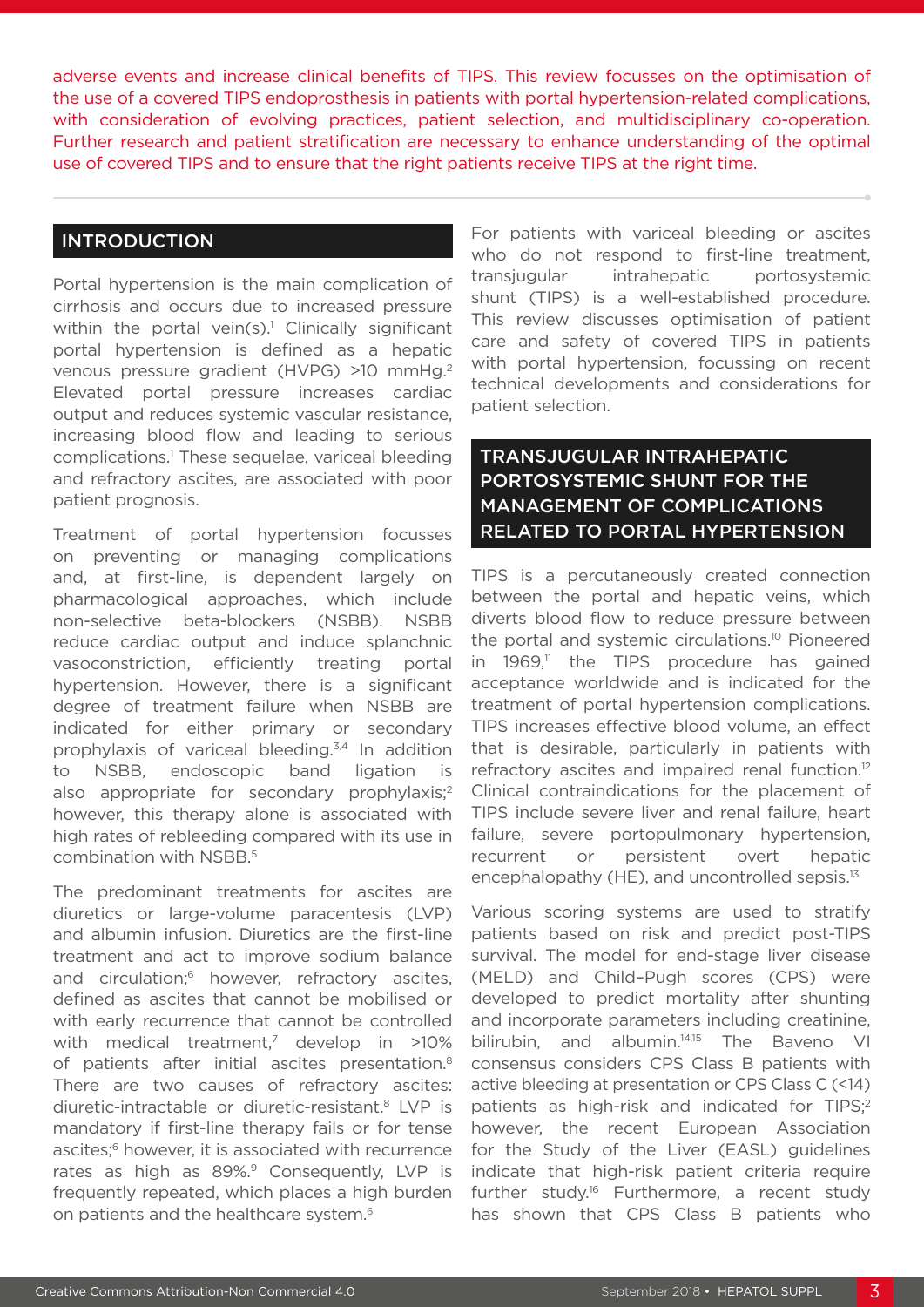receive standard therapy, with or without active bleeding, show reduced mortality in comparison with CPS Class C patients, suggesting TIPS may not be necessary for Class B patients.17 MELD cut-off scores, ranging between 10 and 19, are adopted for TIPS, with a high score indicative of a reduced chance of survival;<sup>9,13</sup> although, one study found mortality is lower following TIPS compared with LVP across a series of MELD scores, including <10 and  $\geq$ 19.9 Recently, a large Chinese study reported that TIPS improves short and long-term survival, particularly in patients with a high MELD score  $(≥19).^{18}$  Liver failure is reported in almost 10% of patients with a MELD score  $\leq 12$ ,<sup>19</sup> indicating that there is no ideal cut-off score and that MELD may not be sufficient for excluding liver failure post-TIPS. Other factors, such as bilirubin levels  $<$ 3 mg/dL and platelet count >75x10 $^{\circ}$ /L, may be superior indicators of survival and useful for patient selection.20

# TRANSJUGULAR INTRAHEPATIC PORTOSYSTEMIC SHUNT STENT CHARACTERISTICS

The aim of TIPS is to reduce portal pressure enough to treat existing, and prevent further, complications of portal hypertension, but to avoid complications due to overshunting, such as liver dysfunction and HE. Bare stents have previously been used for TIPS but now polytetrafluorothylene-covered stent grafts are recommended, which reduce the risk of TIPS dysfunction and improve shunt patency when compared with bare stents.<sup>16,21</sup>

Stent diameter is one of the parameters that can be used to control shunting: the wider the shunt diameter, the greater the degree of shunting. While an optimal HVPG post-TIPS is considered <12 mmHg for variceal bleeding, a threshold for refractory ascites is less well-defined<sup>21</sup> and low HVPG  $(58 \text{ mmHg})$  may be associated with increased mortality and risk of complications.22,23 Evidence suggests 8 mm stents are effective in reducing portal hypertension compared with medical treatment.<sup>4</sup> While one study of 45 cirrhotic patients found 10 mm stents to be superior to the 8 mm stent, this study was terminated prematurely due to reported side effects.<sup>24</sup> A larger study in 127 patients found there was a significant

reduction in the risk of HE and liver failure with 8 mm stents compared with 10 mm stents.<sup>25</sup> In addition, a recent study demonstrated underdilation of covered stents (<8 mm) reduces HE in comparison with stents ≥8 mm; however, this study included a heterogeneous patient group.23 Importantly, underdilated covered stents have been shown to passively increase in diameter over time.26,27 The extent of expansion can vary, with reports ranging from expansion limited to  $\leq$ 1 mm in diameter<sup>23</sup> to expansion to nominal diameter.<sup>26</sup> Recent research has indicated that the use of a novel diametercontrolled expansion stent maintains its diameter and improves shunt patency and MELD-serum sodium-based scores, as well as reducing the number of hospital readmissions post-TIPS, specifically for sepsis and ascites.<sup>28</sup>

## TRANSJUGULAR INTRAHEPATIC PORTOSYSTEMIC SHUNT TEAMWORK

For effective TIPS delivery, a dedicated, multidisciplinary team is required, ideally consisting of a hepatologist, radiologist, and a transplant surgeon. $13$  The importance of experience was highlighted in a recent epidemiological study examining potential causes of post-TIPS mortality.<sup>29</sup> This study found that mortality rates were associated with the volume of TIPS procedures performed, with performance of ≥20 TIPS per year reducing the risk of complications.<sup>29</sup> The Baveno VI consensus states that high-risk patients with variceal bleeding should be referred for TIPS within 72 hours of initial pharmacological/endoscopic treatment or when alternative treatments fail to manage the complications.<sup>2</sup> Despite these recommendations, a recent multicentre audit in France reported that only 7% of 326 eligible patients had access to TIPS.<sup>30</sup> Sarwar et al.<sup>29</sup> also reported that expert centres carrying out ≥20 TIPS per year accounted for only 38% of all TIPS procedures,<sup>29</sup> highlighting that both accessibility and experience may be limited. Lack of availability of TIPS at centres means that timely implementation may be restricted; however, patient referral to a centre experienced in performing TIPS within a relatively short distance may help overcome this.<sup>30</sup>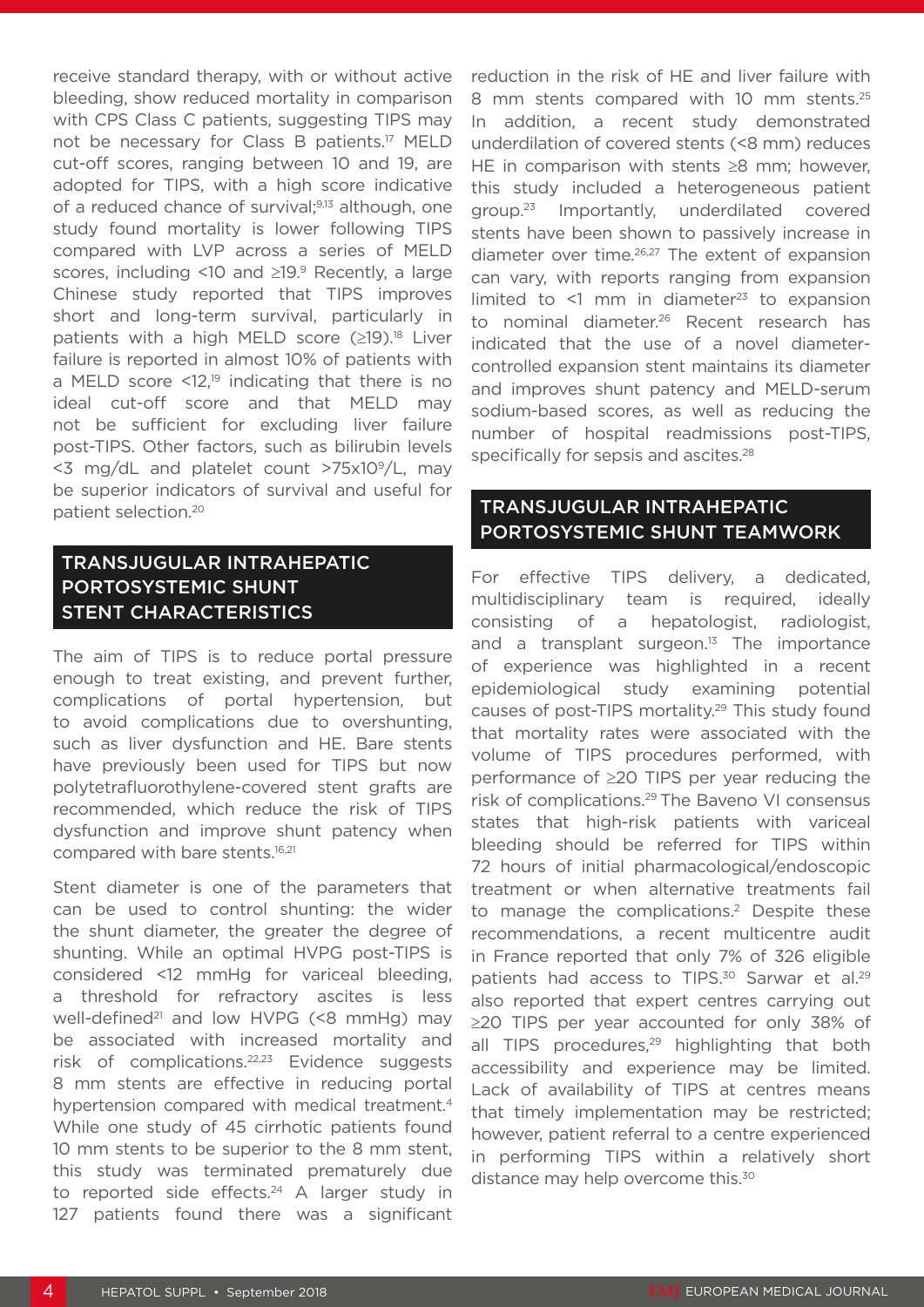# CLINICAL EFFECTS OF TRANSJUGULAR INTRAHEPATIC PORTOSYSTEMIC SHUNT IN PATIENTS WITH VARICEAL BLEEDING

When indicated for variceal bleeding, TIPS should be considered within three settings: as a rescue treatment, following failure of secondary prophylaxis, or as a pre-emptive treatment (early TIPS).

## Rescue Transjugular Intrahepatic Portosystemic Shunt

Rescue or salvage TIPS refers to the treatment of uncontrolled or recurrent bleeding. Following first-line treatments, approximately 20% of patients with varices experience rebleeding.<sup>31</sup> Although numerous studies have demonstrated that TIPS is more effective than NSBB and/or endoscopic treatment, previous studies have shown no improvement in overall survival or variable safety outcomes with TIPS versus first-line treatments.<sup>4,32-34</sup> Such findings, along with the increased cost of TIPS compared with pharmacological treatment, $33$  have led to the use of TIPS as a rescue therapy only in cases of persistent or rebleeding within 5 days of primary prophylaxis.2,13,16,21

#### Failure of Secondary Prophylaxis

In the secondary prophylaxis setting, TIPS is only indicated following failure of appropriate secondary prophylaxis: combined NSBB and endoscopic treatments.13,16 TIPS may still be beneficial for secondary prophylaxis since studies have indicated that, despite no change in mortality, TIPS is superior to endoscopic and pharmacological treatment following failure of primary prophylaxis.4,32

## Early Transjugular Intrahepatic Portosystemic Shunt

A subset of patients show a survival benefit with early TIPS. Early or pre-emptive TIPS is conducted after acute bleeding in patients with a high risk of rebleeding or treatment failure.<sup>2</sup> In these patients, including those with HVPG ≥20 mmHg.<sup>35</sup> TIPS performed within 24-72 hours of diagnosis has shown improved survival rates compared with pharmacological and endoscopic treatments.<sup>35-39</sup> These studies are supported by

recent meta-analyses examining the effects of early TIPS compared with first-line treatments, which showed improved mortality and rebleeding risks.40,41

Reported differences in survival may be due to selection criteria. Indeed, studies conducted in a heterogeneous patient group have shown no survival advantage,<sup>32</sup> while studies considered to have a focussed patient population have demonstrated survival benefit.36,37 One study comparing early TIPS with medical and endoscopic treatment demonstrated an elevated risk of cardiac failure, as well as no survival benefit with TIPS.<sup>39</sup> Again, these findings may be due to patient selection, which included a large number of CPS Class C (14–15) patients and patients with prior cardiovascular problems. This suggests that some patients may be too high-risk to benefit from TIPS. In addition to patient selection, differences in survival may be due to the stents used. García-Pagán et al.<sup>36</sup> found covered stents reduced recurrent bleeding, and the small amount of rebleeding reported was mainly observed when bare stents were used. However, new data confirm the benefit to survival from early TIPS.<sup>18,42</sup>

# CLINICAL EFFECTS OF TRANSJUGULAR INTRAHEPATIC PORTOSYSTEMIC SHUNT IN PATIENTS WITH ASCITES

TIPS mobilises ascites, showing particular benefits in patients with refractory ascites.<sup>43</sup> Although TIPS is more effective than LVP,44-46 it is only indicated for patients unresponsive to repeated  $($ >3) LVP.<sup>6,16,21</sup> This recommendation is based on studies and meta-analyses that have shown efficacy of TIPS but variable impact on survival and adverse events.<sup>9,45-47</sup> In addition, patients with refractory ascites are often not eligible for TIPS based on contraindications and exclusion criteria.<sup>16</sup>

As with rebleeding, management of ascites is based on individual patient characteristics. Patients with a high frequency of LVP treatments should be considered for TIPS; LVP improves symptoms short-term but has a negative impact on systemic haemodynamics and renal function, which may be overcome by TIPS.<sup>6</sup> Patients with diuretic-induced renal dysfunction and those that are unlikely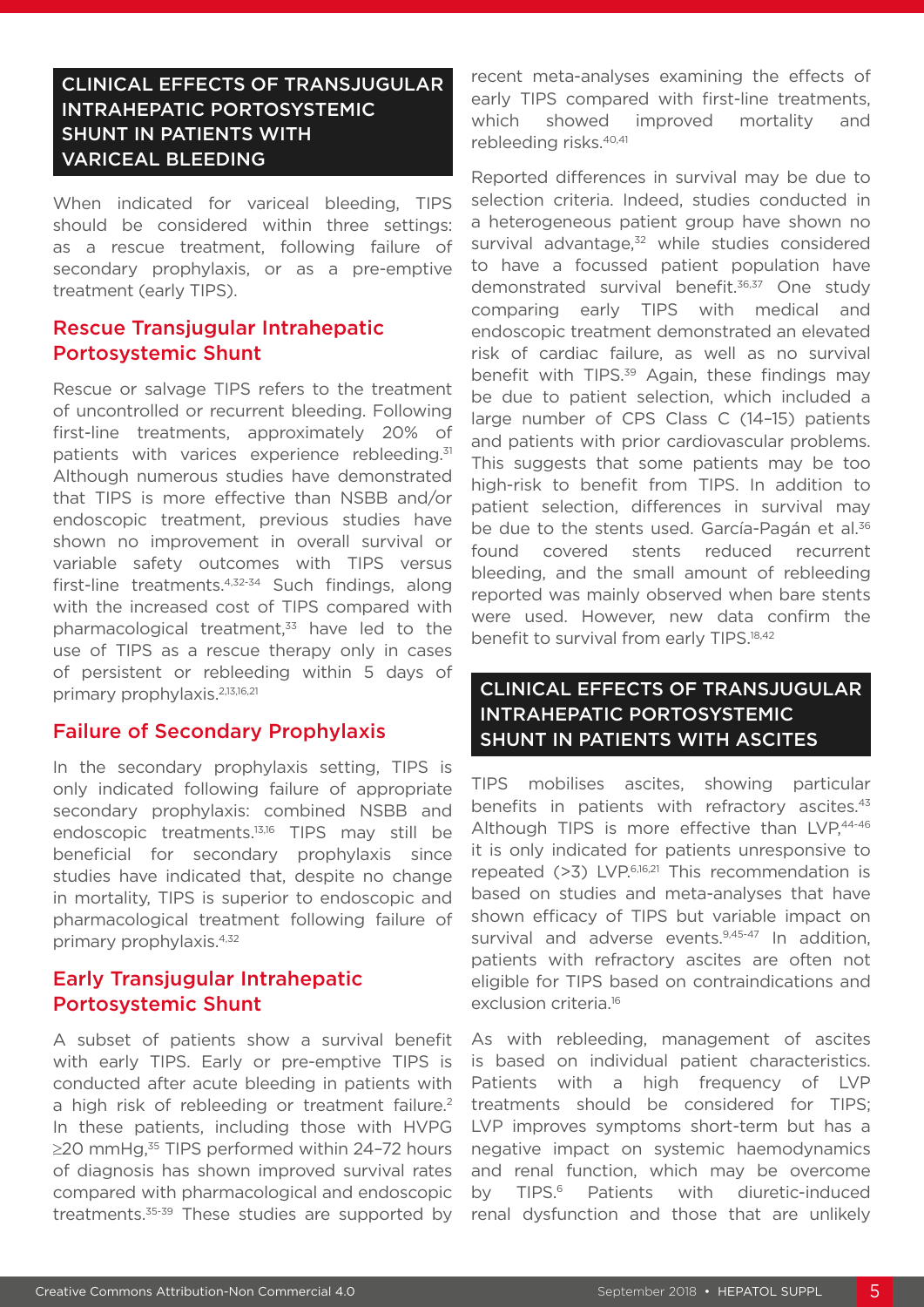to respond to diuretics should also be considered.48 In a French multicentre study, patients who had not been managed longterm with LVP showed superior survival benefit with TIPS, as well as no increase in HE.<sup>44</sup> In this specific study, the majority of patients had no previous history of HE, were CPS Class B, and aged  $<65$  years. $44$ 

Patients with later-stage ascites tend to rapidly deteriorate because refractory ascites can be accompanied by cardiac problems, hepatic dysfunction, and hepatorenal syndrome (HRS). Approximately 50% of patients with refractory ascites develop HRS and survival probability is dependent on age, type of HRS, and CPS class; the mean survival after developing Type 1 HRS is 1 week, while the probability of survival with Type 2 HRS is  $38.5\%$  at 1 year.<sup>8</sup> TIPS may therefore improve survival and limit further complications; the optimal window of opportunity to intervene should be early in the disease course, as soon as ascites are classed as diuretic-intractable or refractory. In addition to timing, smaller diameter stents are recommended for patients with refractory ascites<sup>16</sup> and, as such, the use of diametercontrolled expansion stents may benefit these patients further.<sup>28</sup>

TIPS has shown superior transplant-free survival compared with LVP and albumin treatment<sup>43</sup> (Figure 1), and improves kidney function in patients with renal impairment.12,48 It should be noted that TIPS may also reduce glomerular filtration rate (GFR); Allegretti et al.<sup>48</sup> reported that in 138 patients who received TIPS, estimated GFR declined in 26% of cases. Renal failure can be an associated complication of TIPS.<sup>12</sup> A retrospective study showed that TIPS improved survival in comparison with paracentesis, yet the improved survival benefit declined over time,<sup>49</sup> indicating TIPS may provide a bridge to liver transplantation. Organ allocation is based on MELD scores<sup>50</sup> and parameters contributing to this score, such as creatinine, are affected post-TIPS. Consequently, the impact of TIPS placement in patients awaiting a liver transplant should be considered carefully. Currently, it is recommended that eligible patients are transferred to a specialist centre and a TIPS procedure be discussed with an expert team.<sup>13</sup>

# PATIENT CARE AND TIMING OF TRANSJUGULAR INTRAHEPATIC PORTOSYSTEMIC SHUNT

TIPS shows clear benefits for controlling variceal bleeding and eradicating refractory ascites, yet timing and patient selection are crucial for the success of this procedure. Many factors contribute to early mortality rates post-TIPS, including pre-TIPS severity of liver dysfunction, renal failure, cardiac function, previous history of HE, and inflammatory status. Assessment of these factors should be made pre-TIPS to improve outcomes.

Liver dysfunction post-TIPS, thought to occur through excessive shunting and reduced portal venous perfusion, may contribute to the pathophysiology of HE, caused by hepatic insufficiency and increased portosystemic shunting.51 However, controlled studies using covered stents have not shown an increased incidence of HE post-TIPS,<sup>32,36,44</sup> and HE symptoms can be alleviated upon embolisation of any spontaneous physiological shunts present.52 To limit liver dysfunction, bilirubin levels and platelet count should be examined.20 Detrimental changes in cardiac output will influence outcomes, therefore the EASL guidelines state that functional cardiac testing should be part of a pre-TIPS assessment, as well as a standardised assessment of systolic and diastolic function for patients with decompensated cirrhosis.16 As with many chronic conditions, systemic inflammation is present in cirrhosis and high levels of proinflammatory markers in the hepatic vein are reportedly associated with poor outcomes and organ failure;<sup>53</sup> the inflammatory profile of patients could therefore also be examined prior to TIPS.

Regardless of the aforementioned factors, timing is crucial, as highlighted in the early TIPS setting.<sup>36,38</sup> This is supported by the Baveno VI consensus,2 although physician adherence to these guidelines and availability of TIPS are lacking.30 In addition, no pre-TIPS testing and patient stratification are necessary in the context of rescue TIPS because in this instance TIPS provides a last resort.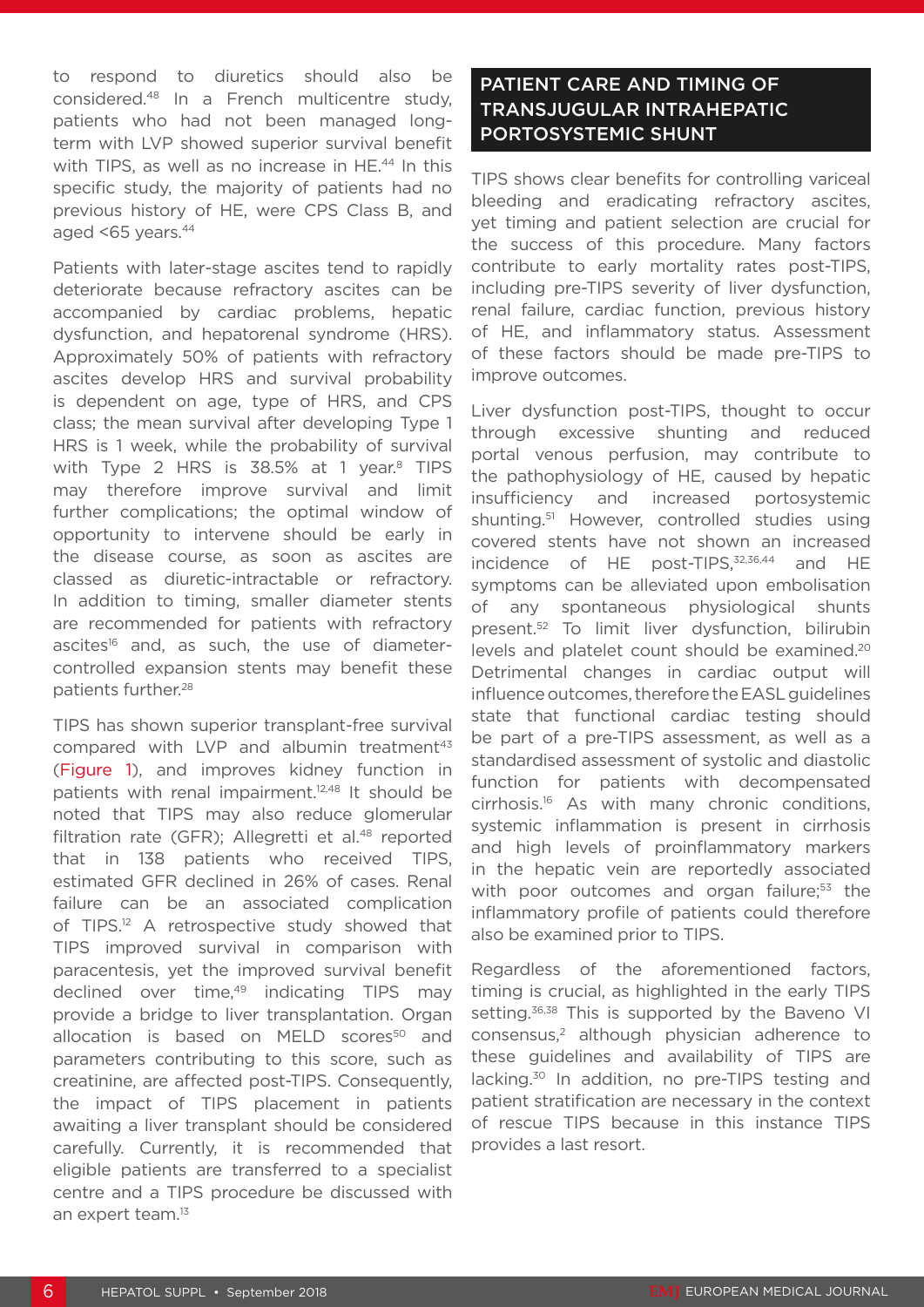

Figure 1: Probability of transplantation-free survival in patients with transjugular intrahepatic portosystemic shunt versus large-volume paracentesis and albumin infusion.44

A: albumin; CI: confidence interval; LVP: large-volume paracentesis; TIPS: transjugular intrahepatic portosystemic shunt.

# THE FUTURE OF TRANSJUGULAR INTRAHEPATIC PORTOSYSTEMIC SHUNT THERAPY

In order to maximise the benefit of TIPS in the right patients at the right time, the previously discussed aspects and limitations need to be considered. Further studies are required to confirm the role of timing and patient selection, particularly for patients with refractory ascites. Currently, during the preparatory phase pre-TIPS, patients should be routinely assessed for liver and cardiac function. Further testing may also be beneficial, including renal function assessment and a measurement of liver stiffness, to aid in the prediction of liver failure post-TIPS. Numerous testing strategies are also available for HE,<sup>51</sup> including a critical flicker frequency test that has been reported to predict initial episodes of HE in cirrhotic patients.54,55 More data are required to assess the role of this test in the detection of post-TIPS HE and to determine whether this could provide a screening tool. More thorough routine testing prior to and during follow-up of TIPS may reduce the rates of adverse events and further complications.

Further to its use for ascites and variceal bleeding, TIPS has potential in other indications, including portal vein thrombosis, HRS, hepatic hydrothorax, Budd–Chiari syndrome, sinusoidal obstruction syndrome, rare bleeding (e.g., ectopic varices and portal hypertensive gastropathy), and variceal embolisation.10 Portal vein thrombosis in particular is a frequent occurrence in cirrhotic patients and TIPS has been shown to reduce its progression and further complications,<sup>56</sup> although data exploring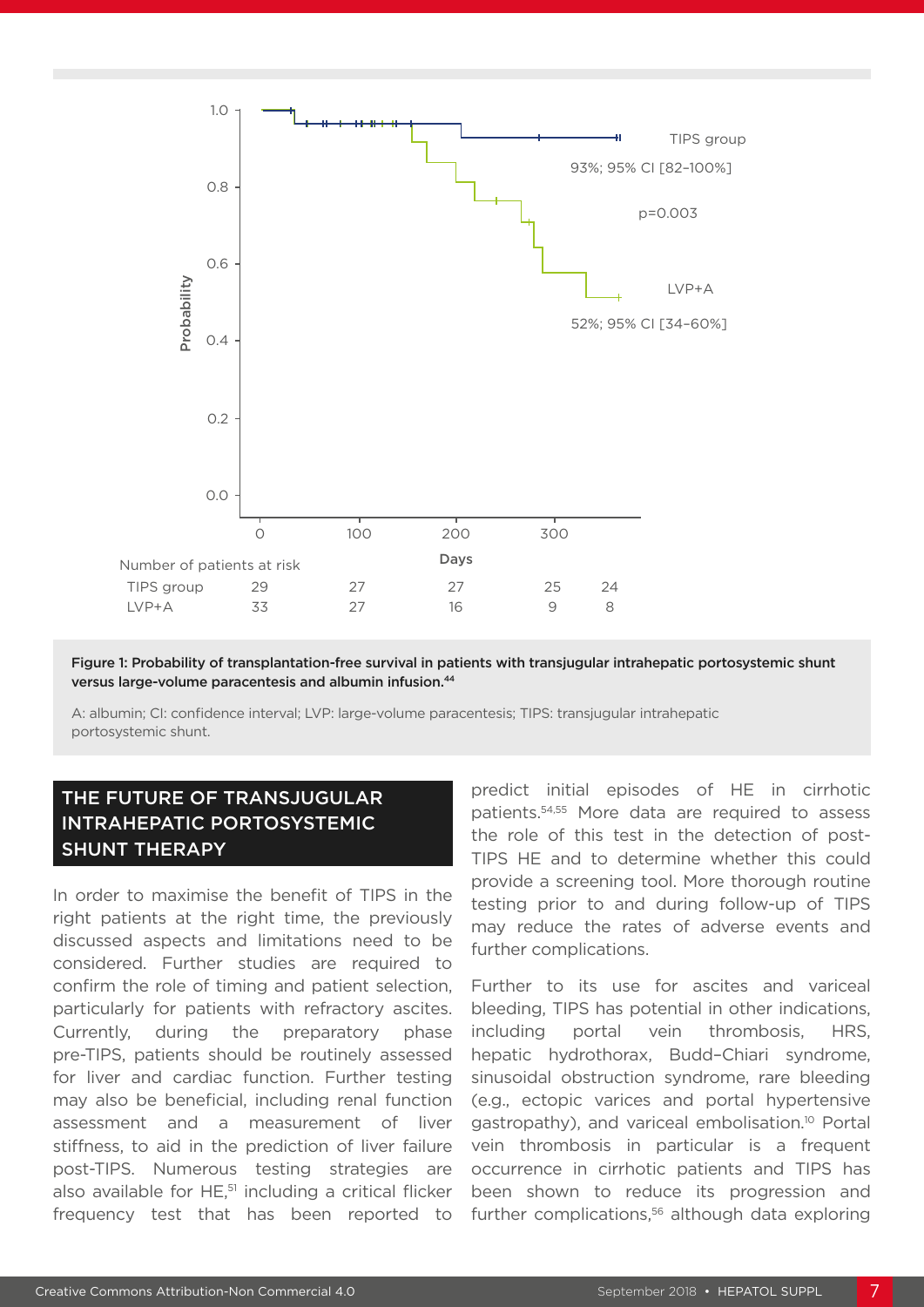it as an indication are limited. TIPS can also reduce malnutrition through a positive effect on energy balance, increasing body weight, muscle mass, energy expenditure, and energy intake (Figure 2).57 Furthermore, reduced muscle mass may represent a risk factor for HE development post-TIPS and, as such, although sarcopenia is not an indication for TIPS, it may be improved in some patients and impact outcomes post-TIPS.58-60

In patients who do not fit the ideal criteria (Table 1), $61$  TIPS may still provide the only viable treatment option. In such cases, the benefits and risks of TIPS must be balanced; when it provides the only treatment option or when transplantation is an option, more risks can be taken. However, when transplantation is not an option, or in the early TIPS setting, more caution is required. For these patients, optimising technical parameters, such as the use of novel diameter-controlled expansion stents, may provide a means of reducing adverse events by allowing physicians to better control diameter and target the optimal pressure gradient for a specific patient. This technology offers a promising solution for patients.

## **CONCLUSION**

Covered TIPS shows clear clinical benefits, including reduced complications and improved transplant-free survival in a subset of patients with variceal bleeding and/or recurrent and refractory ascites. Importantly, patient selection should be considered carefully. Patients without a previous history of cardiovascular problems, liver dysfunction, and/or HE are prime candidates for TIPS, whereas patients with poor health, a high MELD score and CPS, high bilirubin levels and platelet count, poor cardiac reserve, and risk of HE should only be considered when all other options are exhausted and transplantation is the only route. Specialised TIPS teams are required to carry out pre-TIPS screening of such factors, as well as follow-up monitoring to improve patient outcomes. In addition, evolving TIPS practices, which show adoption of smaller diameter covered stents as well as novel diametercontrolled expansion TIPS, may offer an enhanced survival benefit, with data suggesting improved control of variceal bleeding, eradication of refractory ascites, reduced risk of complications, and improved nutritional status.



#### Figure 2: Effects of transjugular intrahepatic portosystemic shunt on energy balance.<sup>57</sup>

Percentage changes from baseline in 21 patients with liver cirrhosis 6 (5.0–7.4) months after TIPS insertion. TIPS: transjugular intrahepatic portosystemic shunt.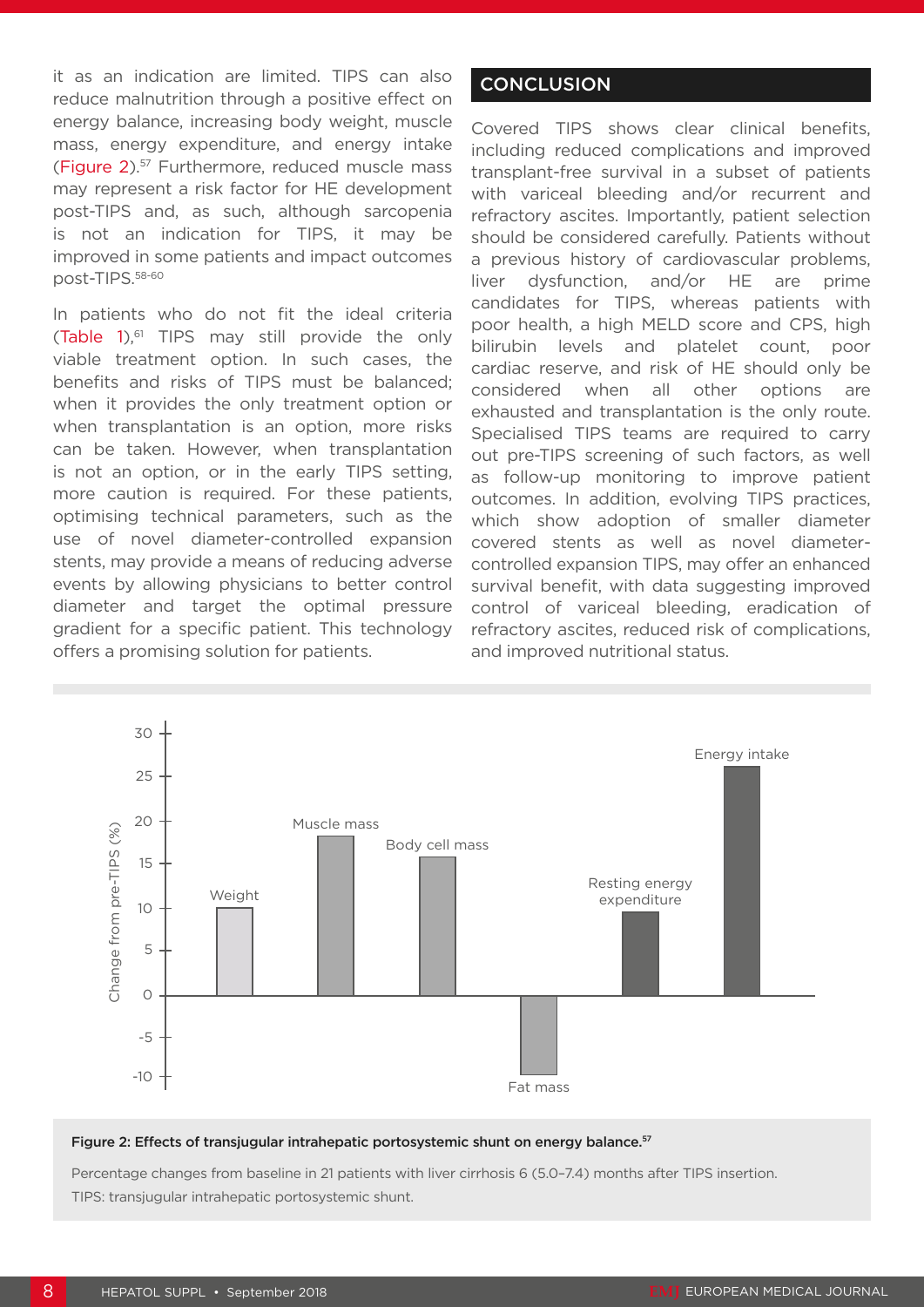Table 1: Key patient groups with complications of portal hypertension that may benefit from transjugular intrahepatic portosystemic shunt.

| Setting                                 | Timing                                                                                                                      | <b>Optimal patient</b><br>characteristics                                                                                                                                     | Alternative<br>treatments                                   | <b>Benefits</b>                                                                                           | Cautions                                                                                             |
|-----------------------------------------|-----------------------------------------------------------------------------------------------------------------------------|-------------------------------------------------------------------------------------------------------------------------------------------------------------------------------|-------------------------------------------------------------|-----------------------------------------------------------------------------------------------------------|------------------------------------------------------------------------------------------------------|
| Acute<br>variceal<br>bleeding           | Early (24-72 hours<br>after the first<br>bleeding)                                                                          | Patients with a high<br>risk of rebleeding or<br>treatment failure: HVPG<br>>20 mmHg; CPS Class B<br>with active bleeding;<br>CPS Class $C \left( \langle 14 \rangle \right)$ | Endoscopic<br>treatment<br>combined<br>with drug<br>therapy | > Prevents<br>rebleeding<br>> Prevents<br>inflammatory<br>response<br>$\sum$ Enhanced<br>survival benefit | > Cardiac function<br>> Bilirubin levels<br>$(<3-5$ mg/dL)<br>$>$ HE                                 |
| Variceal<br>rebleeding                  | Non-early (failure of<br>prophylaxis)                                                                                       | Low-risk patients<br>$(HVPG \leq 20 mmHq)$                                                                                                                                    | Endoscopic<br>treatment<br>combined<br>with drug<br>therapy | > Prevents<br>rebleeding                                                                                  | Cardiac function<br>$\sum$<br>> Bilirubin levels<br>$(<3-5$ mg/dL)<br>$>$ HE                         |
| Refractory<br>or recurrent  <br>ascites | Pre-emptive<br>(before long-term<br>management with<br>first-line treatments)<br>Patients awaiting<br>liver transplantation | Patients early in disease<br>course (CPS Class B; no<br>previous history of HE)                                                                                               | LVP and<br>albumin                                          | > Improvement of<br>renal function<br>Improvement in<br>⋗<br>energy intake<br>Low rate of LVP             | > Cardiac function<br>> Bilirubin levels<br>$(<3-5$ mg/dL)<br>$>$ HE<br>> Sarcopenia<br>Inflammation |

CPS: Child–Pugh score; HE: hepatic encephalopathy; HVPG: hepatic venous pressure gradient; LVP: largevolume paracentesis.

*Adapted from Trebicka.61*

Further stratification of patients suitable for algorithm. Coupled with an increased number of, early TIPS, following a first variceal bleed or and referrals to, centres offering TIPS expertise, refractory ascites, will increase understanding of this will help ensure the right patients receive the ideal moment to offer TIPS in the treatment optimal care at the right time.

#### References

- 1. Bosch J, García-Pagán JC. Complications of cirrhosis I. Portal hypertension. J Hepatol. 2000;32:141-56.
- 2. de Franchis R, Baveno VIF. Expanding consensus in portal hypertension: Report of the Baveno VI Consensus Workshop: Stratifying risk and individualizing care for portal hypertension. J Hepatol. 2015;63(3):743-52.
- 3. Shukla R et al. Risk and predictors of variceal bleeding in cirrhosis patients receiving primary prophylaxis with non-selective beta-blockers. Am J Gastroenterol. 2016;111(12):1778-87.
- 4. Sauerbruch T et al. Prevention of rebleeding from esophageal varices in patients with cirrhosis receiving small-diameter stents

versus hemodynamically controlled medical therapy. Gastroenterology. 2015;149(3):660-8.

- 5. Albillos A et al. Stratifying risk in the prevention of recurrent variceal hemorrhage: Results of an individual patient meta-analysis. Hepatology. 2017;66:1219-31.
- 6. Moore KP, Aithal GP. Guidelines on the management of ascites in cirrhosis. Gut. 2006;55(Suppl 6): vi1-12.
- 7. Arroyo V et al. Definition and diagnostic criteria of refractory ascites and hepatorenal syndrome in cirrhosis. International Ascites Club. Hepatology. 1996;23(1):164-76.
- 8. Planas R et al. Natural history of patients hospitalized for management 13. Fagiuoli S et al. Consensus

of cirrhotic ascites. Clin Gastroenterol Hepatol. 2006;4(11):1385-94.

- 9. Salerno F et al. Transjugular intrahepatic portosystemic shunt for refractory ascites: A metaanalysis of individual patient data. Gastroenterology. 2007;133(3)825-34.
- 10. Rössle M. TIPS: 25 years later. J Hepatol. 2013;59(5):1081-93.
- 11. Rösch J et al. Transjugular portal venography and radiologic portacaval shunt: An experimental study. Radiology. 1969;92(5):1112-4.
- 12. Silva RF et al. Complications following transjugular intrahepatic portosystemic shunt: A retrospective analysis. Transplant proc. 2004;36(4):926-8.
-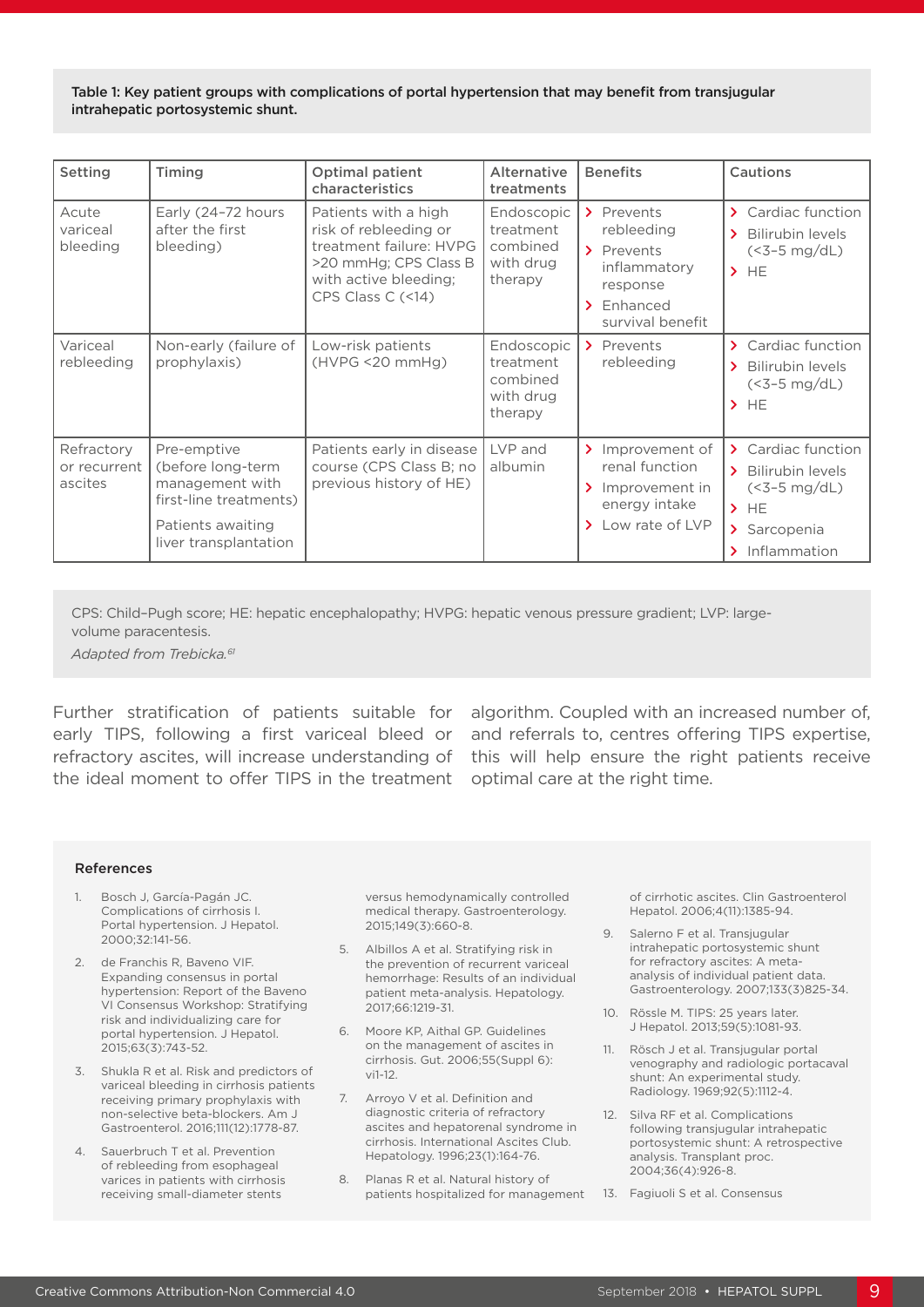conference on TIPS management: Techniques, indications, contraindications. Dig Liver Dis. 2017;49:121-3.

- 14. Malinchoc M et al. A model to predict poor survival in patients undergoing transjugular intrahepatic portosystemic shunts. Hepatology. 2000;31(4):864-71.
- 15. Pugh RN et al. Transection of the oesophagus for bleeding oesophageal varices. Br J Surg. 1973;60:646-49.
- 16. European Association for the Study of the Liver. EASL clinical practice guidelines for the management of patients with decompensated cirrhosis. J Hepatol. 2018;69(2): 406-60.
- 17. Conejo I et al. Multicenter external validation of risk stratification criteria for patients with variceal bleeding. Clin Gastroenterol Hepatol. 2018;16(1):132-9.
- 18. Lv Y et al. Early-TIPS improves survival in cirrhotic patients with high-risk variceal bleeding: Results of a China multicenter observational study. J Hepatol. 2018;68(Suppl 1): S78-9.
- 19. Luca A et al. Early liver failure after transjugular intrahepatic portosystemic shunt in patients with cirrhosis model for end-stage liver disease of 12 or less: Incidence, outcome, and prognostic factors. Radiology. 2016;280(2):622-9.
- 20. Bureau C et al. Serum bilirubin and platelet count: A simple predictive model for survival in patients with refractory ascites treated by TIPS. J Hepatol. 2011;54:901-7.
- 21. Boyer TD, Haskal ZJ. The role of transjugular intrahepatic portosystemic shunt in the management of portal hypertension. Hepatology. 2005;41(2):386-400.
- 22. Harrod-Kim P et al. Predictors of early mortality after transjugular intrahepatic portosystemic shunt creation for the treatment of refractory ascites. J Vasc Interv Radiol. 2006;17(10):1605-10.
- 23. Schepis F et al. Under-dilated TIPS associate with efficacy and reduced encephalopathy in a prospective, non-randomized study of patients with cirrhosis. Clin Gastroenterol Hepatol. 2018;16(7):1153-62.e7.
- 24. Riggio O et al. Clinical efficacy of transjugular intrahepatic portosystemic shunt created with covered stents with different diameters: Results of a randomized controlled trial. J Hepatol. 2010;53(2):267-72.
- 25. Wang Q et al. Eight millimetre covered TIPS does not compromise shunt function but reduces hepatic encephalopathy in preventing variceal rebleeding. J Hepatol. 2017;61(3): 508-16.
- 26. Pieper CC et al. Postinterventional passive expansion of partially dilated transjugular intrahepatic portosystemic shunt stents. J Vasc Interv Radiol. 2015;26(6):388-94.
- 27. Mollaiyan A et al. The underdilation of nitinol stents at TIPS implantation: Solution or illusion? Eur J Radiol. 2017;89:123-8.
- 28. Praktiknjo M et al. Novel diameter controlled expansion TIPS (Viatorr CX<sup>®</sup>) graft reduces readmission compared to regular covered TIPS graft and bare metal graft. J Hepatol. 2017;66(1);s48-9.
- 29. Sarwar A et al. Hospital volume and mortality after transjugular intrahepatic portosystemic shunt creation in the United States. Hepatology. 2018;67:690-9.
- 30. Thabut D et al. Cirrhotic patients with portal hypertension-related bleeding and an indication for early-TIPS: A large multicentre audit with real-life results. J Hepatol. 2017;68(1):73-81.
- 31. D'Amico G, De Franchis R. Upper digestive bleeding in cirrhosis. Post-therapeutic outcome and prognostic indicators. Hepatology. 2003;38(3):599-612.
- 32. Holster IL et al. Covered transjugular intrahepatic portosystemic shunt versus endoscopic therapy + β-blocker for prevention of .<br>variceal rebleeding. Hepatology. 2016;35(2):385-92.
- 33. Escorsell A et al. TIPS versus drug therapy in preventing variceal rebleeding in advanced cirrhosis: A randomized controlled trial. Hepatology. 2002;35(2):385-92.
- 34. Luo X et al. Advanced cirrhosis combined with portal vein thrombosis: A randomized trial of tips versus endoscopic band ligation plus propranolol for the prevention of recurrent esophageal variceal bleeding. Radiology. 2015;276(1): 286-93.
- 35. Monescillo A et al. Influence of portal hypertension and its early decompression by TIPS placement on the outcome of variceal bleeding. Hepatology. 2004;40:793-801.
- 36. García-Pagán JC et al. Early use of TIPS in patients with cirrhosis and variceal bleeding. N Engl J Med. 2010;362(25):2370-9.
- 37. García-Pagán JC et al. Use of early-TIPS for high-risk variceal bleeding: Results of a post-RCT surveillance study. J Hepatol. 2013;58(1):45-50.
- 38. Njei B et al. Early transjugular intrahepatic portosystemic shunt in US patients hospitalized with acute esophageal variceal bleeding. J Gastroenterol Hepatol. 2017;32(4):852-8.
- 39. Rudler M et al. Early-TIPSS placement prevents rebleeding in high-risk patients with variceal bleeding,

without improving survival. Aliment Pharmacol Ther. 2014;40(9):1074-80.

- 40. Deltenre P et al. Early transjugular intrahepatic portosystemic shunt in cirrhotic patients with acute variceal bleeding: A systematic review and meta-analysis of controlled trials. Eur J Gastroenterol Hepatol. 2015;27(9):e1-9.
- 41. Halabi SA et al. Early TIPS versus endoscopic therapy for secondary prophylaxis after management of acute esophageal variceal bleeding in cirrhotic patients: A metaanalysis of randomized controlled trials. J Gastroenterol Hepatol. 2016;31(9):1519-26.
- 42. Procopet B et al.; International Variceal Bleeding Observational Study Group and Baveno Cooperation. Preemptive-TIPS improves outcome in high-risk variceal bleeding: An observational study. Hepatology. 2018. [Epub ahead of print].
- 43. Ochs A et al. The transjugular intrahepatic portosystemic stent shunt procedure for refractory ascites. N Engl J Med. 1995;332(18):1192-7.
- 44. Bureau C et al. Transjugular intrahepatic portosystemic shunts with covered stents increase transplant-free survival of patients with cirrhosis and recurrent ascites. Gastroenterology. 2017;152(1):157-63.
- 45. Bai M et al. TIPS improves liver transplantation-free survival in cirrhotic patients with refractory ascites: An updated metaanalysis. World J Gastroenterol. 2014;20(10):2704-14.
- 46. Deltenre P et al. Transjugular intrahepatic portosystemic shunt in refractory ascites: A meta-analysis. Liver Int. 2005;25(2):349-56.
- 47. Qi XS et al. Covered versus bare stents for transjugular intrahepatic portosystemic shunt: An updated meta-analysis of randomized controlled trials. Ther Adv Gastroenterol. 2017;10(1):32-41.
- 48. Allegretti AS et al. Changes in kidney function after transjugular intrahepatic portosystemic shunts versus large-volume paracentesis in cirrhosis: A matched cohort analysis. Am J Kidney Dis. 2016;68(3):381-91.
- 49. Gaba RC et al. Survival benefit of TIPS versus serial paracentesis in patients with refractory ascites: A single institution case-control propensity score analysis. Clin Radiol. 2015;70(5):e51-7.
- 50. Kim WR et al. Hyponatremia and mortality among patients on the livertransplant waiting list. N Engl J Med. 2008;359:1018-26.
- 51. Vilstrup H et al. Hepatic encephalopathy in chronic liver disease: 2014 Practice Guideline by the American Association for